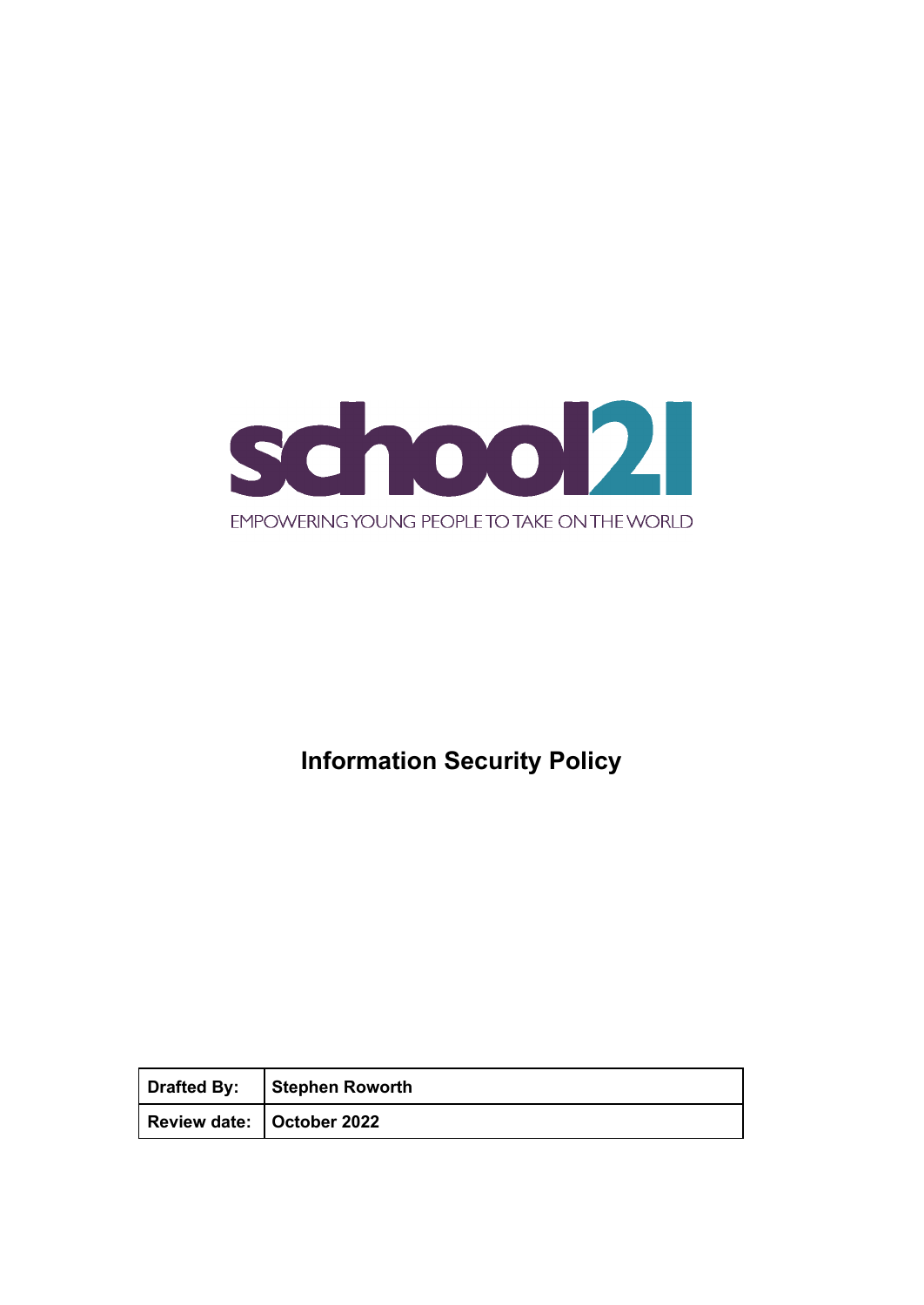The General Data Protection Regulation (GDPR) aims to protect the rights of individuals about whom data is obtained, stored, processed or supplied and requires that organisations take appropriate security measures against unauthorised access, alteration, disclosure or destruction of personal data.

The Trust is dedicated to ensure the security of all information that it and its schools hold and implements the highest standards of information security in order to achieve this. This document sets out the measures taken by the Trust and our schools to achieve this, including: -

- protect against potential breaches of confidentiality;
- ensure that all information assets and IT facilities are protected against damage, loss or misuse;
- support our Data Protection Policy in ensuring all staff are aware of and comply with UK law and our own procedures applying to the processing of data; and
- increase awareness and understanding at the Trust and our Schools of the requirements of information security and the responsibility required of staff to protect the confidentiality and integrity of the information that they themselves handle.

#### **Introduction**

Information Security can be defined as the protection of information and information systems from unauthorized access, use, disclosure, disruption, modification or destruction.

Staff are referred to the Trust and each School's Data Protection Policy, Data Breach Policy and related policies for further information. These policies are also designed to protect personal data and can be found on the Source under the policies section.

For the avoidance of doubt, the term 'mobile devices' used in this policy refers to any removable media or mobile device that can store data. This includes, but is not limited to, laptops, tablets, digital cameras, memory sticks and smartphones.

#### **Scope**

The information covered by this policy includes all written, spoken and electronic information held, used or transmitted by or on behalf of the School, in whatever media. This includes information held on computer systems, paper records, hand-held devices, and information transmitted orally.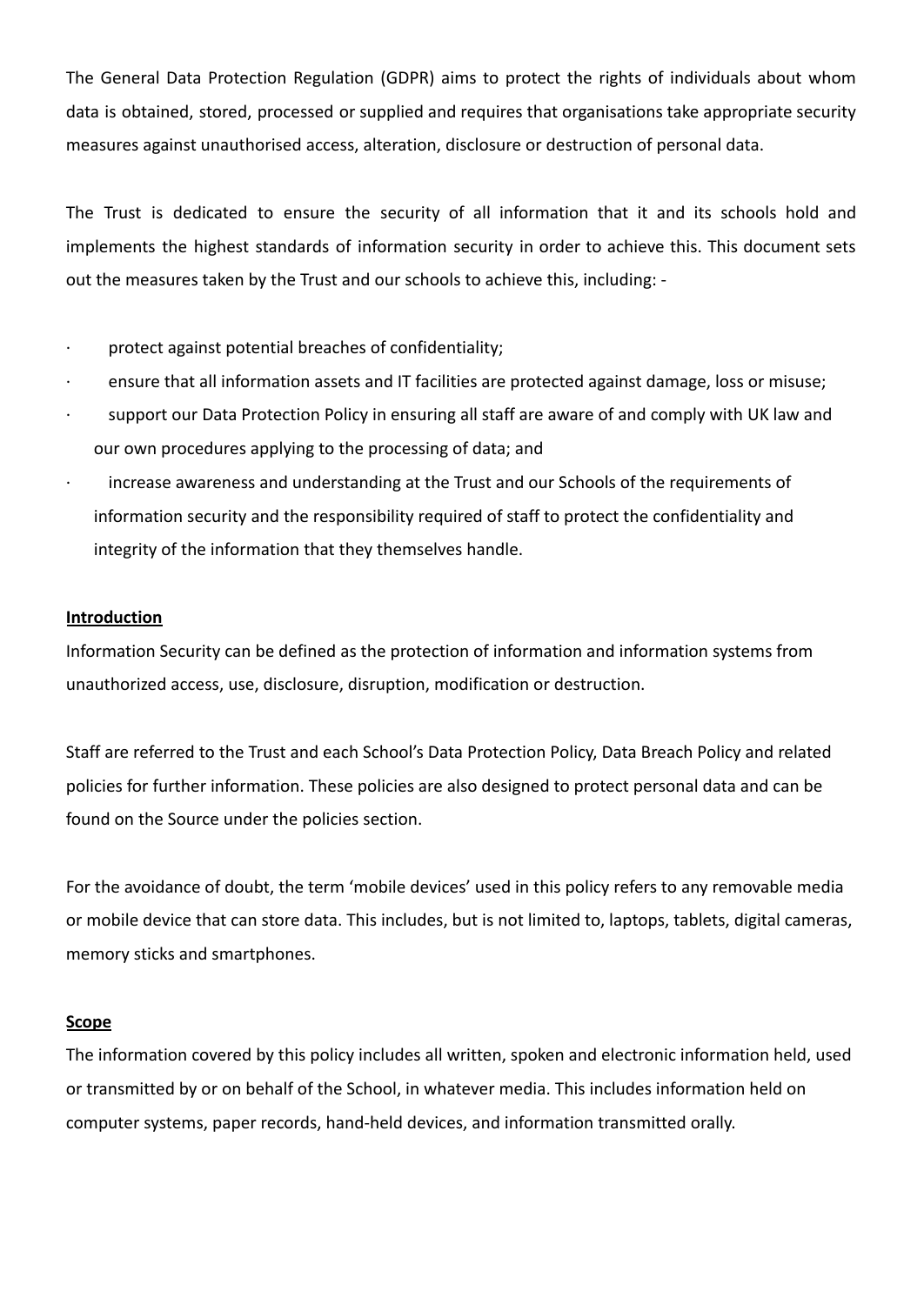This policy applies to all members of staff, including temporary workers, other contractors, volunteers, interns, Trustees, governors and any and all third parties authorised to use the IT systems.

All members of staff are required to familiarise themselves with its content and comply with the provisions contained in it. Breach of this policy will be treated as a disciplinary offence which may result in disciplinary action under the School's Disciplinary Policy and Procedure up to and including summary dismissal depending on the seriousness of the breach.

This policy does not form part of any individual's terms and conditions of employment with the School and is not intended to have contractual effect. Changes to data protection legislation will be monitored and further amendments may be required to this policy in order to remain compliant with legal obligations.

## **General principles**

All data stored on our IT systems are to be classified appropriately (including, but not limited to, personal data, sensitive personal data and confidential information. Further details on the categories of data can be found in the School's Data Protection Policy and Record of Processing Activities). All data so classified must be handled appropriately in accordance with its classification.

Staff should discuss with the School Business Manager/Network Manager the appropriate security arrangements for the type of information they access in the course of their work.

All data stored on our IT Systems and our paper records shall be available only to members of staff with legitimate need for access and shall be protected against unauthorised access and/or processing and against loss and/or corruption.

All IT Systems are to be installed, maintained, serviced, repaired, and upgraded by the school's IT team or by such third party/parties as the Network Manager may authorise.

The responsibility for the security and integrity of all IT Systems and the data stored thereon (including, but not limited to, the security, integrity, and confidentiality of that data) lies with the Network Manager unless expressly stated otherwise.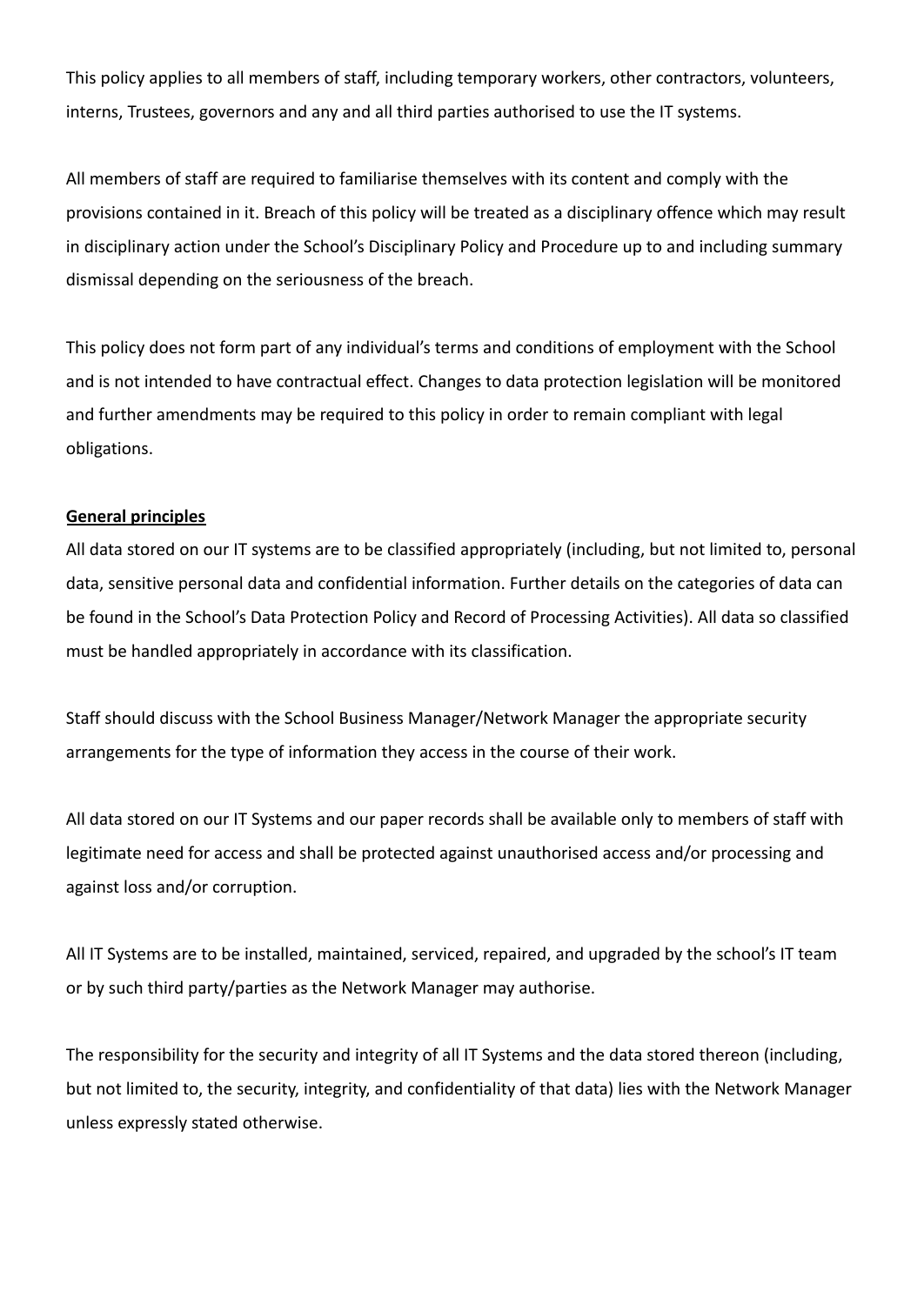All staff have an obligation to report actual and potential data protection compliance failures to the School Business Manager who shall investigate the breach. Any breach which is either known or suspected to involve personal data or sensitive personal data shall be reported to the Data Protection Officer (full details of the officer can be found in our Data Protection Policy).

### **Physical security and procedures**

Paper records and documents containing personal information, sensitive personal information, and confidential information shall be positioned in a way to avoid them being viewed by people passing by as much as possible, e.g. through windows. At the end of the working day, or when you leave your desk unoccupied, all paper documents shall be securely locked away to avoid unauthorised access.

Available secure places for paper records will be identified in each school and centrally within the Trust and shall be used to store paper records when not in use.

Paper documents containing confidential personal information should not be left on office and classroom desks, on staff room tables, or pinned to noticeboards where there is general access unless there is legal reason to do so and/or relevant consents have been obtained. You should take particular care if documents have to be taken out of school.

The physical security of buildings and storage systems shall be reviewed on a regular basis. If you find the security to be insufficient, you must inform the School Business Manager as soon as possible. Increased risks of vandalism and or burglary shall be taken into account when assessing the level of security required.

Visitors should be required to sign in at the reception, accompanied at all times by a member of staff and never be left alone in areas where they could have access to confidential information.

### **Computers and IT**

### **Responsibilities of the Network Manager**

Each School shall have a named Network Manager who shall be responsible for the following:

a) ensuring that all the IT Systems are assessed and deemed suitable for compliance with the School's security requirements;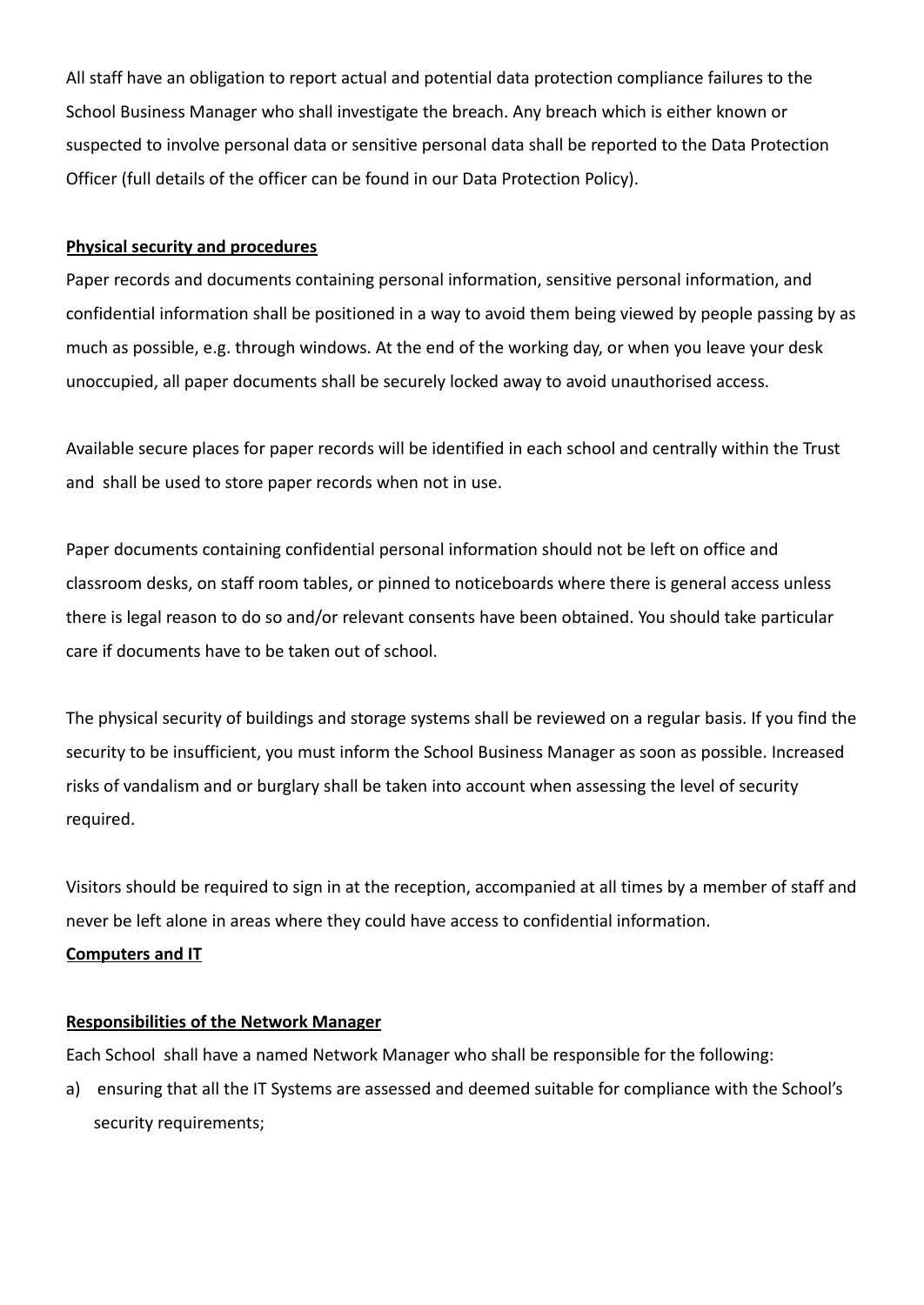- b) ensuring that IT Security standards within the School are effectively implemented and regularly reviewed, working in consultation with the School's management, and reporting the outcome of such reviews to the School's management;
- c) ensuring that all members of staff are kept aware of this policy and of all related legislation, regulations, and other relevant rules whether now or in the future in force, including, but not limited to, the GDPR and the Computer Misuse Act 1990.

Furthermore, the Network Manager shall be responsible for the following:

- a) assisting all members of staff in understanding and complying with this policy;
- b) providing all members of staff with appropriate support and training in IT Security matters and use of IT Systems;
- c) ensuring that all members of staff are granted levels of access to the IT Systems that are appropriate for each member, taking into account their job role, responsibilities, and any special security requirements;
- d) receiving and handling all reports relating to IT Security matters and taking appropriate action in response [including, in the event that any reports relate to personal data, informing the Data Protection Officer];
- e) taking proactive action, where possible, to establish and implement IT security procedures and raise awareness among members of staff;
- f) monitoring all IT security within the School and taking all necessary action to implement this policy and any changes made to this policy in the future; and
- g) ensuring that regular backups are taken of all data stored within the IT Systems at regular intervals and that such backups are stored at a suitable location offsite.

### **Responsibilities – Members of staff**

All members of staff must comply with all relevant parts of this policy at all times when using the IT Systems.

Computers and other electronic devices should be locked when not in use to minimise the accidental loss or disclosure.

You must immediately inform the identified key person within the School or the Trust of any and all security concerns relating to the IT Systems which could or has led to a data breach as set out in the Breach Notification Policy.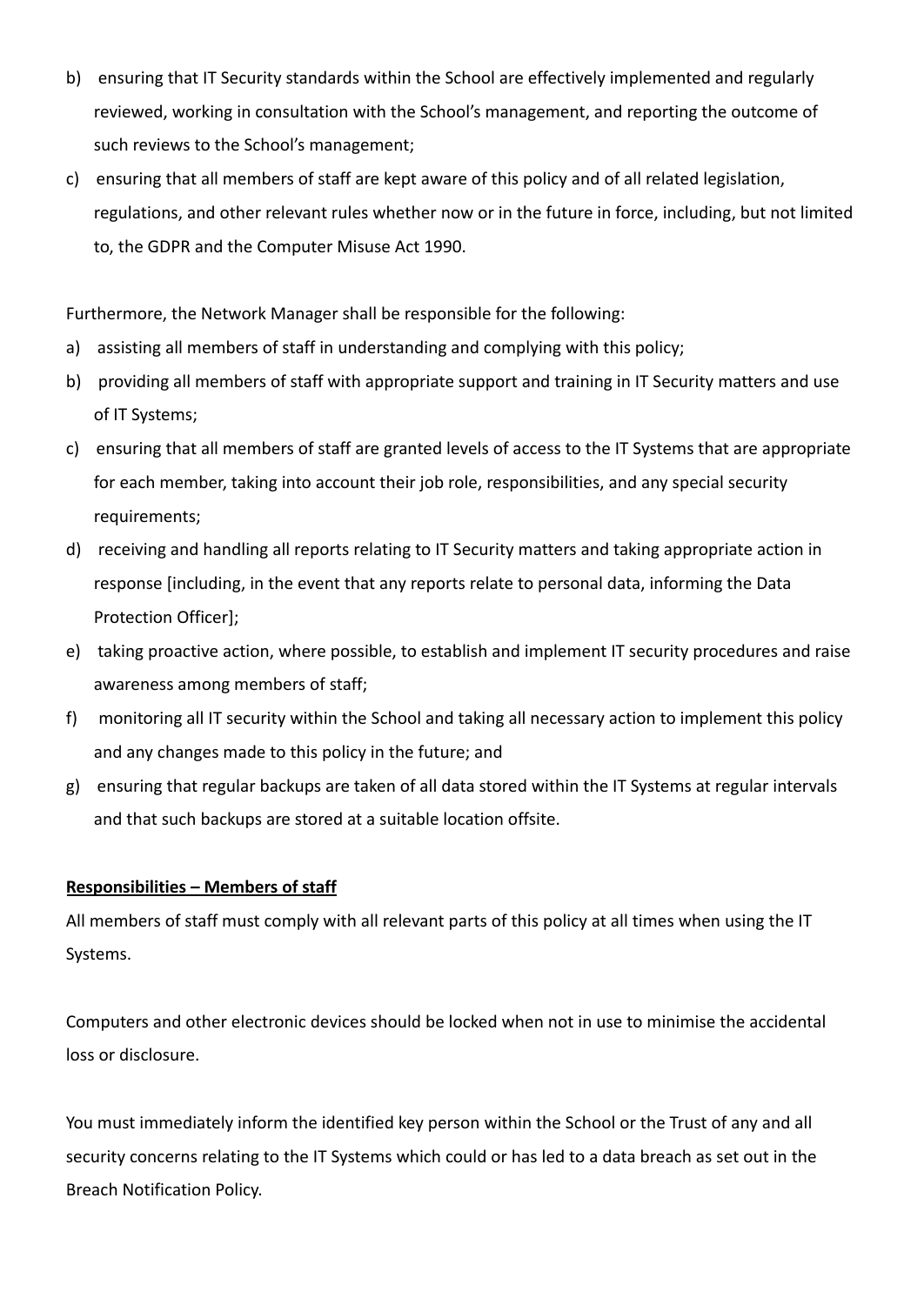Any other technical problems (including, but not limited to, hardware failures and software errors) which may occur on the IT Systems shall be reported to the Network Manager immediately.

You are not entitled to install any software of your own without the approval of the Network Manager. Any software belonging to you must be approved by the Network Manager and may only be installed where that installation poses no security risk to the IT Systems and where the installation would not breach any licence agreements to which that software may be subject.

Prior to installation of any software onto the IT Systems, you must obtain written permission by the Network Manager. This permission must clearly state which software you may install, and onto which computer(s) or device(s) it may be installed.

Prior to any usage of physical media (e.g. USB memory sticks or disks of any kind) for transferring files, you must make sure to have the physical media is virus-scanned. The approval of the Network Manager must be obtained prior to transferring of files using cloud storage systems.

If you detect any virus this must be reported immediately to the Network Manager (this rule shall apply even where the anti-virus software automatically fixes the problem).

### **Access security**

All members of staff are responsible for the security of the equipment allocated to or used by them and must not allow it to be used by anyone other than in accordance with this policy.

The Trust requires its Schools to have a secure firewall and antivirus software in place. These prevents individuals from unauthorised access and to protect the School's network. The School also teaches individuals about e-safety to ensure everyone is aware of how to protect the School's network and themselves.

All IT Systems (in particular mobile devices) shall be protected with a secure password or passcode, or such other form of secure login system as approved by the IT Department. Biometric login methods can only be used if approved by the IT Department.

All passwords must, where the software, computer, or device allows:

a) be at least 7 characters long;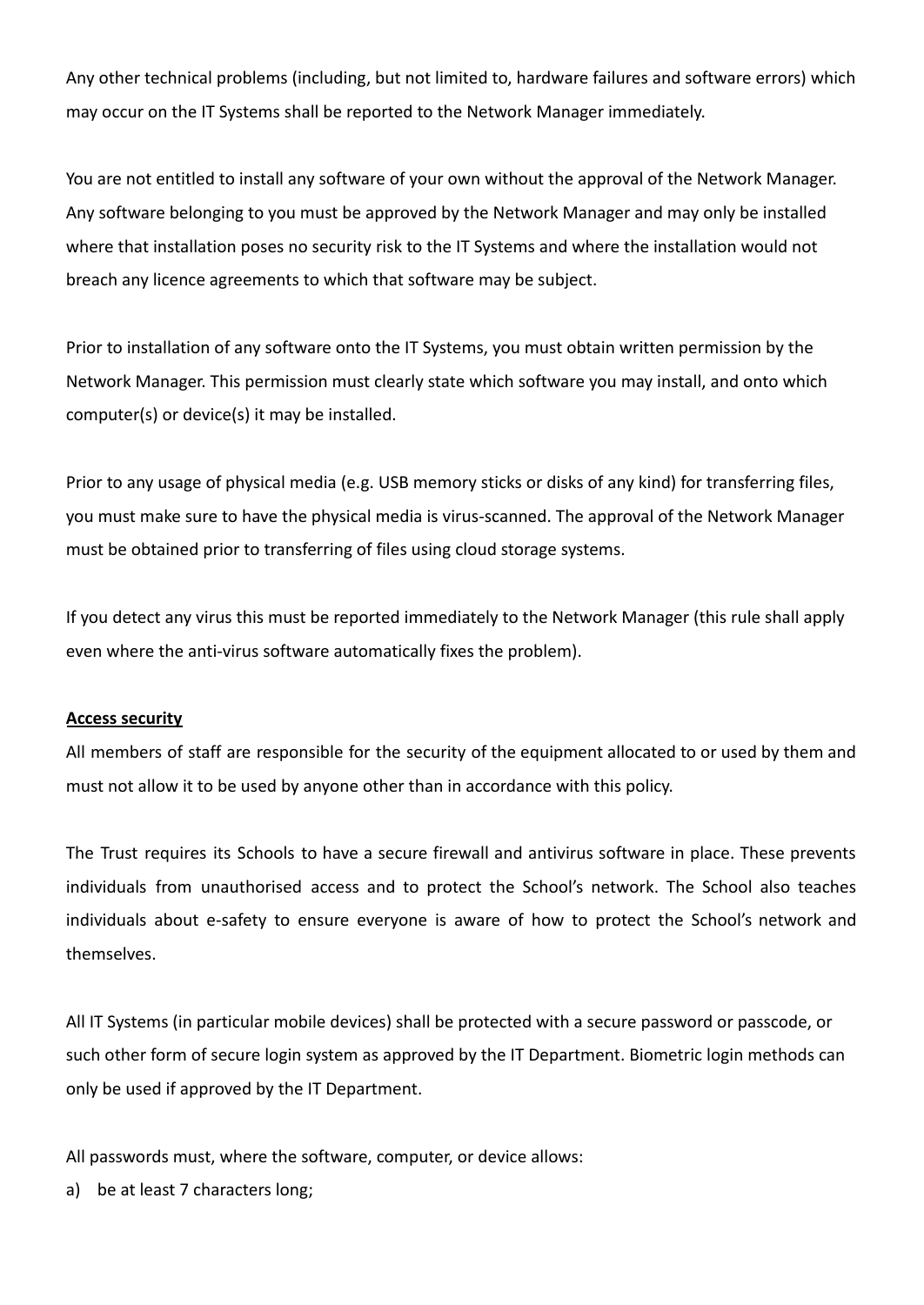- b) be changed on a regular basis and at least every 60 days;
- c) cannot be the same as the previous 24 passwords you have used;
- d) not be obvious or easily guessed (e.g. birthdays or other memorable dates, memorable names, events, or places etc.)

Passwords must be kept confidential and must not be made available to anyone else unless authorised by a member of the Senior Leadership Group who will liaise with the Network Manager as appropriate and necessary. Any member of staff who discloses his or her password to another employee in the absence of express authorisation will be liable to disciplinary action under the School's Disciplinary Policy and Procedure. Any member of staff who logs on to a computer using another member of staff's password will be liable to disciplinary action up to and including summary dismissal for gross misconduct.

If you forget your password you should notify the Network Manager to have your access to the IT Systems restored. You must set up a new password immediately upon the restoration of access to the IT Systems.

You should not write down passwords if it is possible to remember them. If necessary you may write down passwords provided that you store them securely (e.g. in a locked drawer or in a secure password database). Passwords should never be left on display for others to see.

Computers and other electronic devices with displays and user input devices (e.g. mouse, keyboard, touchscreen etc.) shall be protected with a screen lock that will activate after a period of inactivity. You may not change this this time period or disable the lock.

All mobile devices provided by the School, shall be set to lock, sleep, or similar, after a period of inactivity, requiring a password, passcode, or other form of log-in to unlock, wake or similar. You may not alter this time period.

Staff should be aware that if they fail to log off and leave their terminals unattended they may be held responsible for another user's activities on their terminal in breach of this policy, the School's Data Protection Policy and/or the requirement for confidentiality in respect of certain information.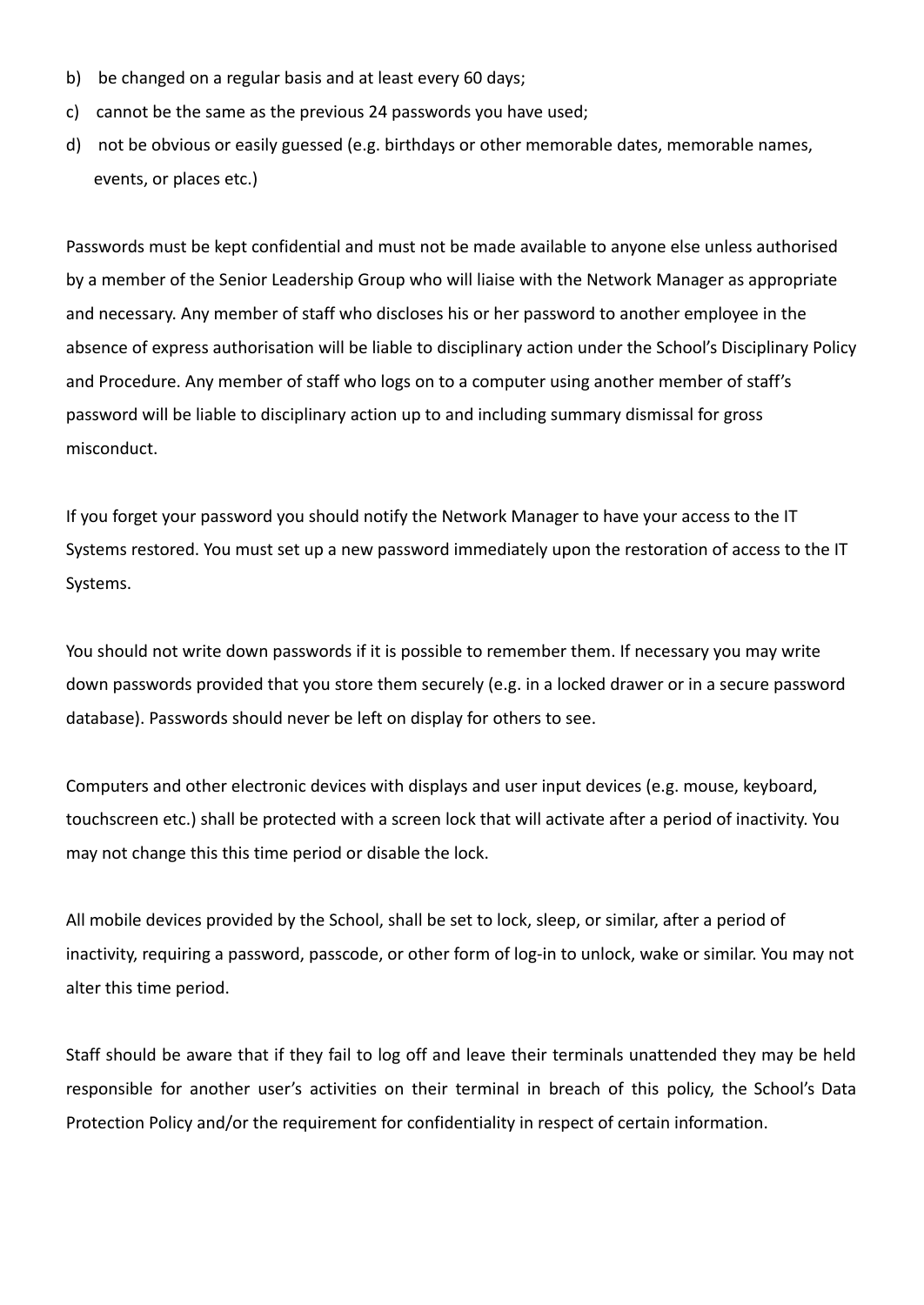#### **Data security**

Personal data sent over the school network will be encrypted or otherwise secured.

All members of staff are prohibited from downloading, installing or running software from external sources without obtaining prior authorisation from the Network Manager who will consider bona fide requests for work purposes. Please note that this includes instant messaging programs, screensaver, photos, video clips, games, music files and opening any documents or communications from unknown origins. Where consent is given all files and data should always be virus checked before they are downloaded onto the School's systems.

You may connect your own devices (including, but not limited to, laptops, tablets, and smartphones) to the School's Wifi provided that you follow the Network Manager's requirements and instructions governing this use. All usage of your own device(s) whilst connected to the School's network or any other part of the IT Systems is subject to all relevant School Policies (including, but not limited to, this policy). The Network Manager may at any time request the immediate disconnection of any such devices without notice.

#### **Electronic storage of data**

All portable data, and in particular personal data, should be stored on encrypted drives using methods recommended by the Network Manager.

All data stored electronically on physical media, and in particular personal data, should be stored securely in a locked box, drawer, cabinet, or similar.

You should not store any personal data on any mobile device, whether such device belongs to the School or otherwise without prior written approval of the Network Manager. You should delete data copied onto any of these devices as soon as possible and make sure it is stored on the School's computer network in order for it to be backed up.

All electronic data must be securely backed up by the end of the each working day and is done by named individuals in their Schools and in the Trust.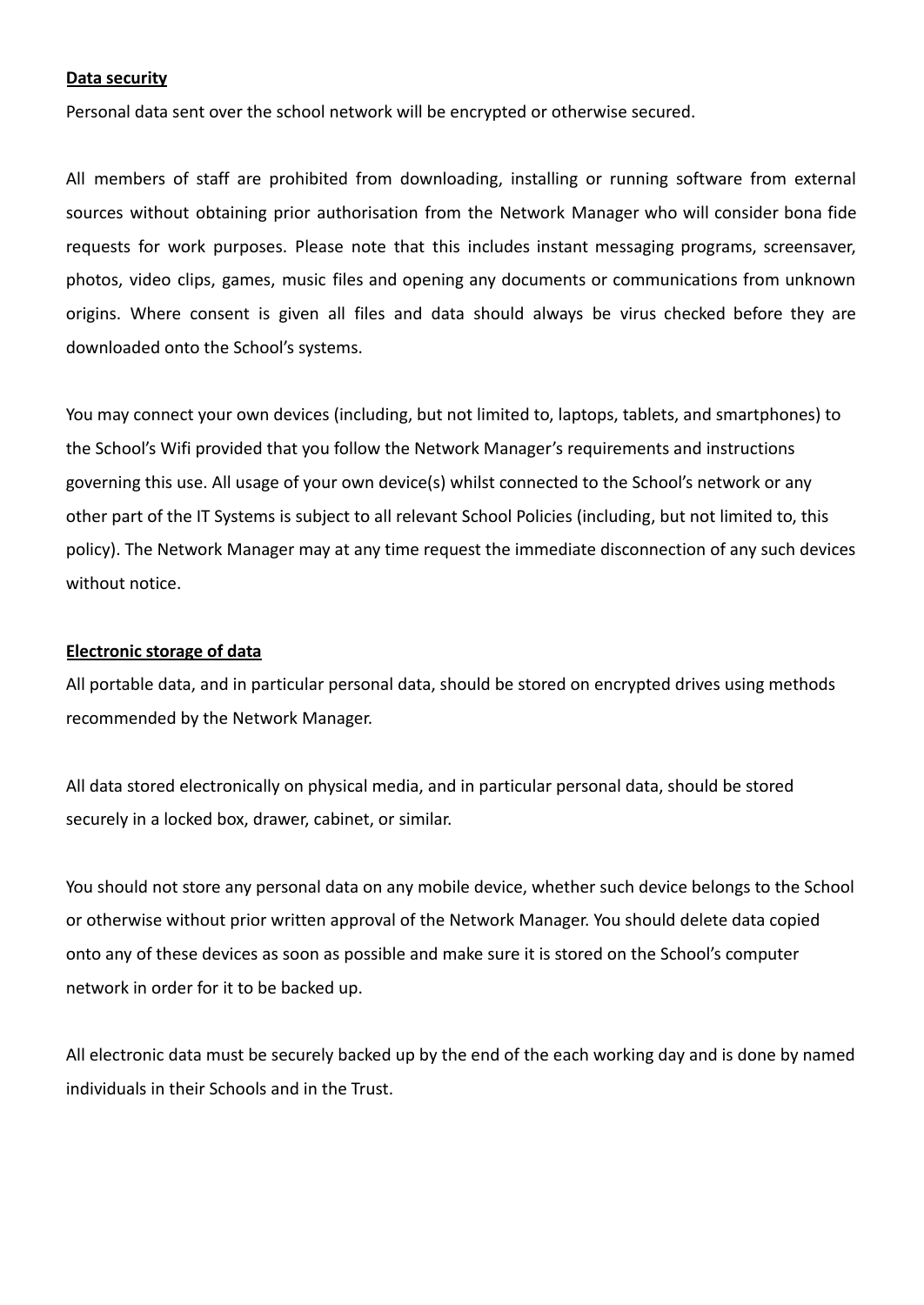## **Home working**

You should not take confidential or other information home without prior permission of the Network Manager and only do so where satisfied appropriate technical and practical measures are in place within your home to maintain the continued security and confidentiality of that information.

When you have been given permission to take confidential or other information home, you must ensure that:

- a) the information is kept in a secure and locked environment where it cannot be accessed by family members or visitors; and
- b) all confidential material that requires disposal is shredded or, in the case of electronic material, securely destroyed, as soon as any need for its retention has passed.

## **Communications, transfer, internet and email use**

When using the School's IT Systems you are subject to and must comply with the School's Electronic Information and Communication Systems Policy.

The School works to ensure the systems do protect pupils and staff and are reviewed and improved regularly.

If staff or pupils discover unsuitable sites or any material which would be unsuitable, this should be reported to the ICT Manager.

Regular checks are made to ensure that filtering methods are appropriate, effective and reasonable and that users access only appropriate material as far as possible. This is not always possible to guarantee and the school cannot accept liability for the material accessed or its consequences.

All personal information, and in particular sensitive personal information and confidential information should be encrypted before being sent by email, or sent by tracked DX (document exchange) or recorded delivery. You may not send such information by fax unless you can be sure that it will not be inappropriately intercepted at the recipient fax machine.

Postal, DX, fax and email addresses and numbers should be checked and verified before you send information to them. In particular you should take extra care with email addresses where auto-complete features may have inserted incorrect addresses.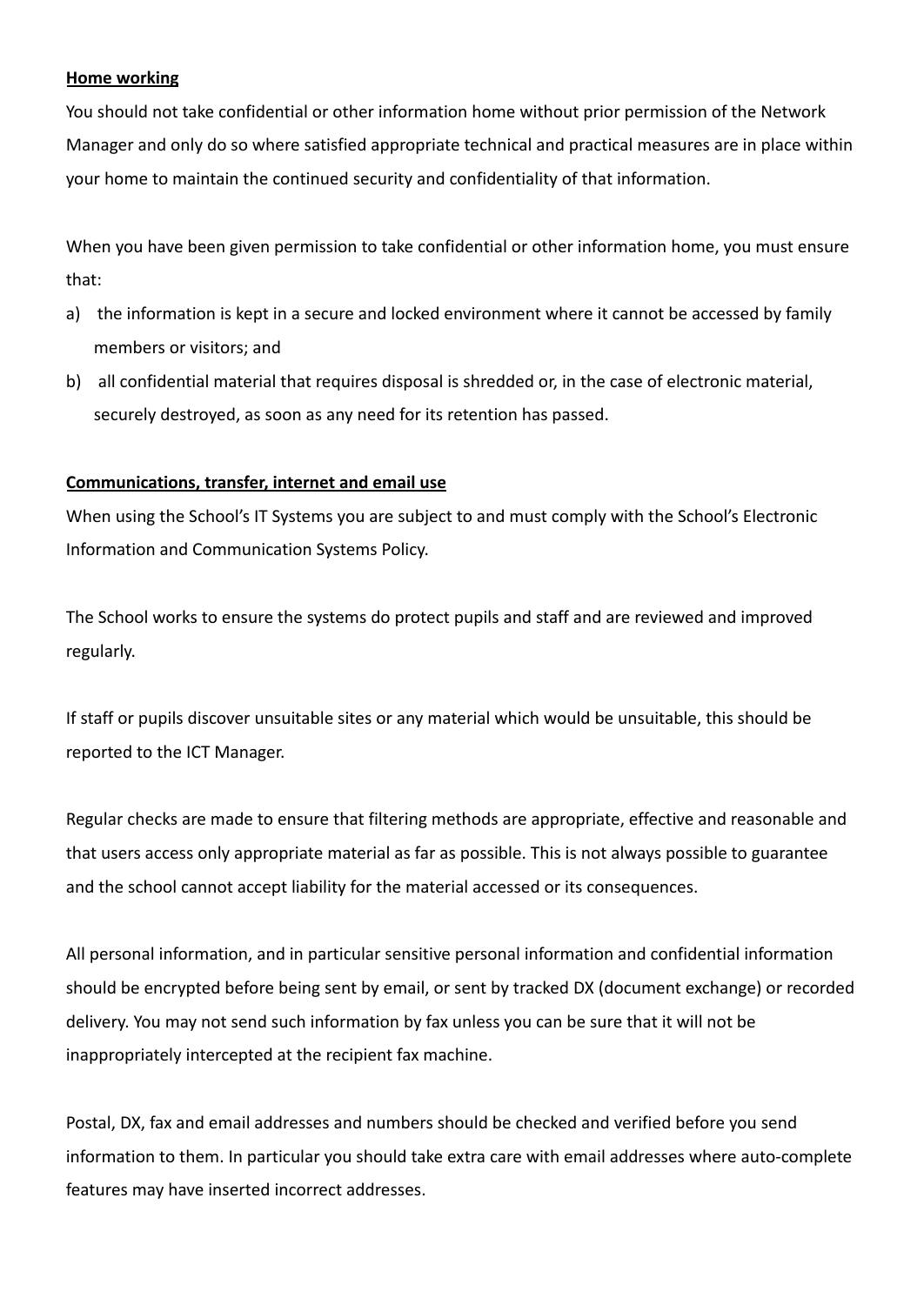You should be careful about maintaining confidentiality when speaking in public places.

You should make sure to mark confidential information 'confidential' and circulate this information only to those who need to know the information in the course of their work for the School.

Personal or confidential information should not be removed from the School without prior permission from the Network Manager except where the removal is temporary and necessary. When such permission is given you must take all reasonable steps to ensure that the integrity of the information and confidentiality are maintained. You must ensure that the information is:

- a) not transported in see-through or other unsecured bags or cases;
- b) not read in public places (e.g. waiting rooms, cafes, trains, etc.); and
- c) not left unattended or in any place where it is at risk (e.g. in car boots, cafes, etc.)

#### **Reporting security breaches**

All concerns, questions, suspected breaches, or known breaches shall be referred immediately to the School Business Manager. All members of staff have an obligation to report actual or potential data protection compliance failures.

When receiving a question or notification of a breach, the School Business Manager shall immediately assess the issue, including but not limited to, the level of risk associated with the issue, and shall take all steps necessary to respond to the issue.

Members of staff shall under no circumstances attempt to resolve an IT security breach on their own without first consulting the School Business Manager. Any attempt to resolve an IT security breach by a member of staff must be under the instruction of, and with the express permission of, the Network Manager.

Missing or stolen paper records or mobile devices, computers or physical media containing personal or confidential information should be reported immediately to the School Business Manager.

All IT security breaches shall be fully documented.

Full details on how to notify of data breaches are set out in the Breach Notification Policy.